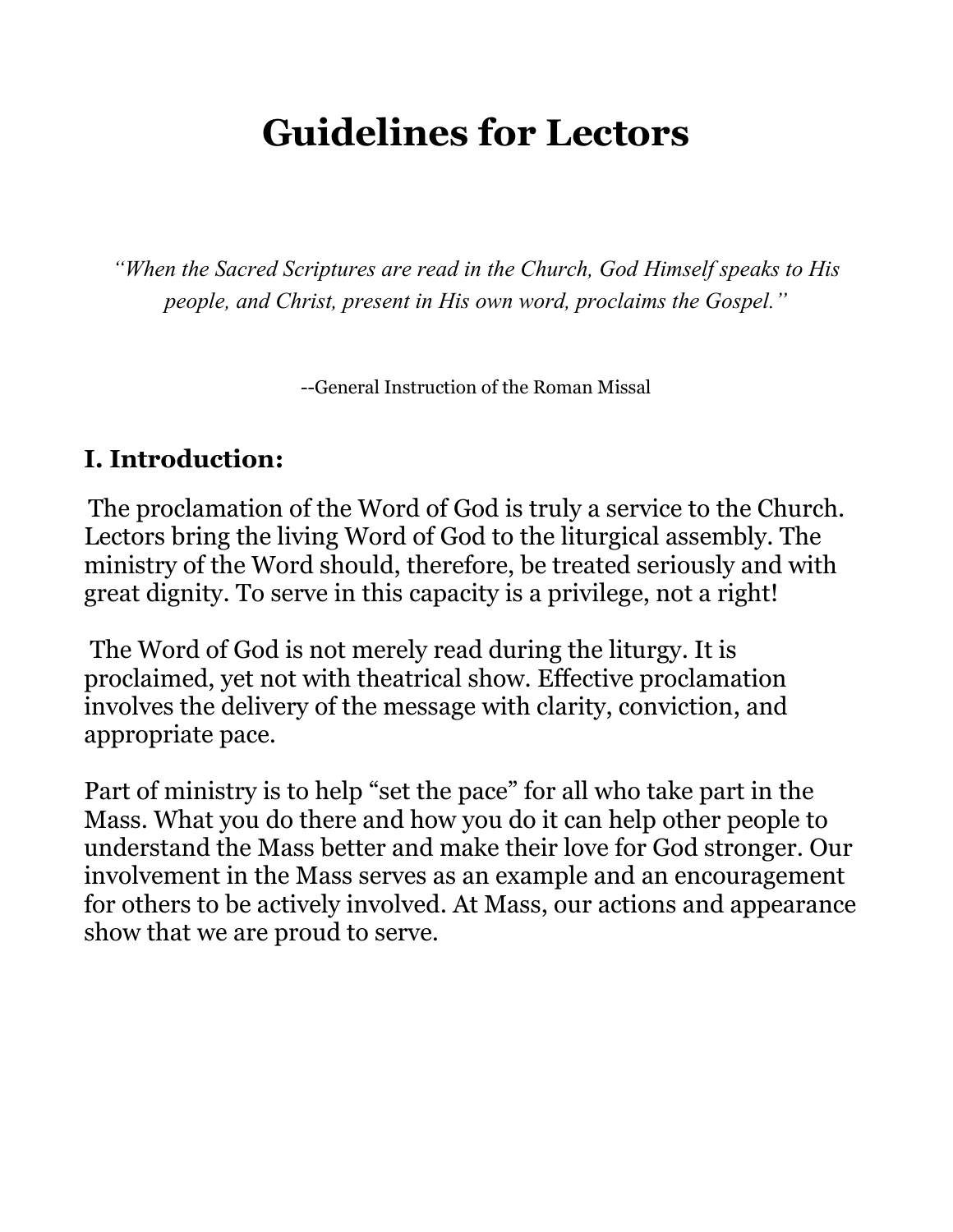## **II. Requirements:**

• Be at least 16 years old;

• Be a Catholic who has received First Holy Communion and Confirmation, and who leads a life of faith in keeping with the function to be assumed.

## **II. Expectations:**

A. You should be at the Church at least 15 minutes before Mass begins. At this time, take a few minutes to pray in church, asking the Lord to help you fulfill your ministry well, and to set a good example for the other parishioners. Afterward, confer with the other ministers in the vestibule to ensure that your respective ministries are carried out smoothly.

B. Upon arrival please sign in. Since these sign-in sheets will be used as an attendance record, please make sure your signature is legible. If you are consistently absent you may be asked to step down from the ministry. If you inform the ministry head of your special request before the 15th of the prior month, it will be honored, thereby, negating the need for a substitute. You are expected to fulfill your obligation to serve at your assigned time or find your own replacement if you cannot make it for any reason.

C. All Lectors should maintain a spirit of appropriate reverence. This reverence is shown by your demeanor, your manner, and your dress. The lector should never do anything to draw attention to herself/himself.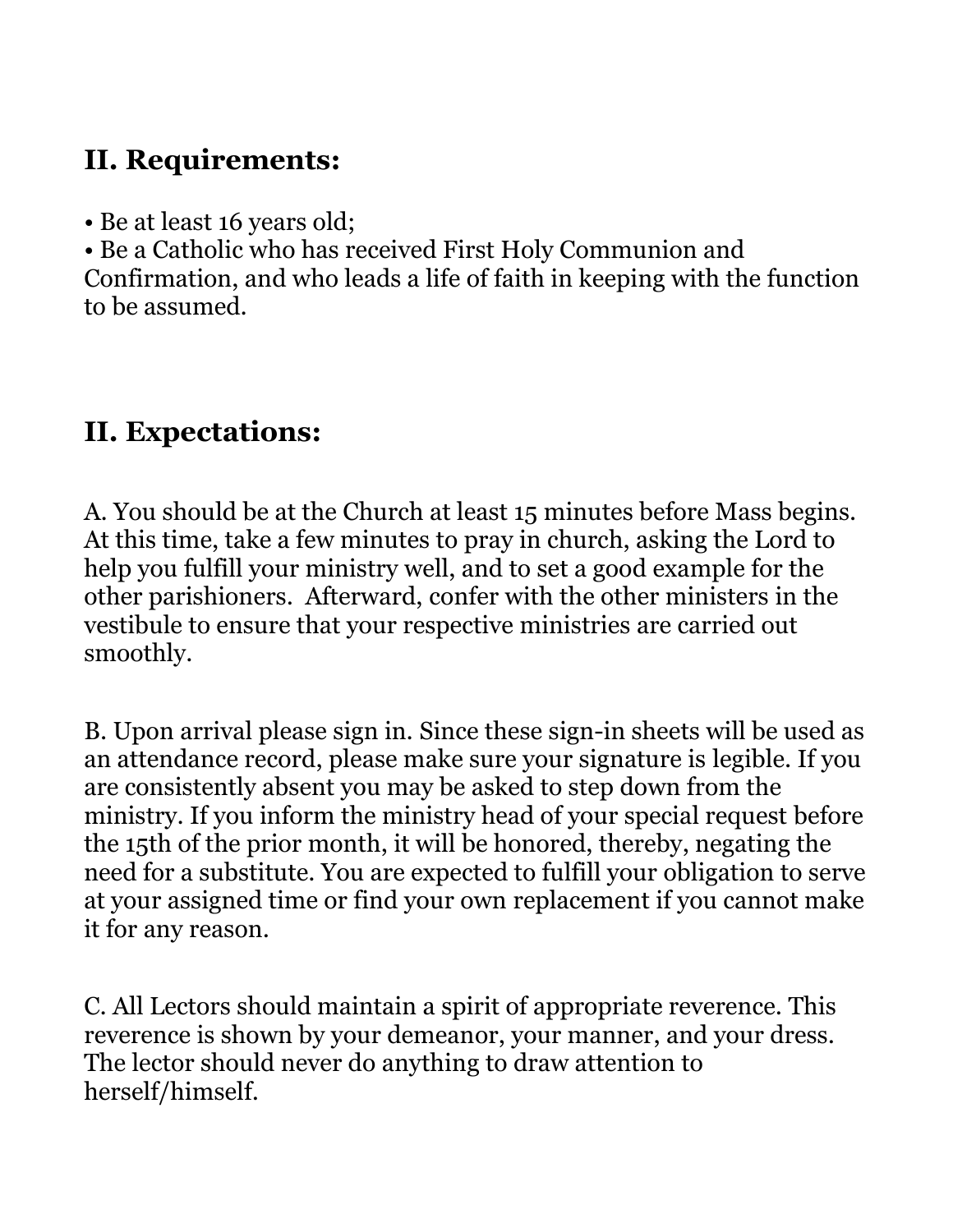It is important that Lectors dress in an appropriate fashion to show reverence to God and, to set an example to the congregation.

Dress Code: No jeans, shorts or Tennis Shoes. Minimum dress code is business casual.

- For men, appropriate attire would include either a suit or sports jacket and dress slacks. A necktie, while most appropriate and encouraged, is not required. Jeans, shorts, open shirts, sports jerseys, sneakers, and other such casual dress are inappropriate and do not meet the standards for reading at Mass. A nice polo shirt and dress slacks are permitted in warmer weather.
- For women, appropriate attire would include dresses, dress slacks, skirts and blouses (or sweaters) and suits. Dresses and skirts should be modest in length (i.e. to the knee). A modest neckline is appropriate for dresses, sweaters, and blouses. Short skirts or dresses, revealing blouses or shorts of any length do not meet the standards for reading at Mass.

If you are willing to fill in at the last minute, please come dressed appropriately.

#### **III. Procedures:**

A. Set aside time to review the reading prior to your arrival at Church. Your lector workbook will provide you with the material you need to fully understand, appreciate, and present the reading.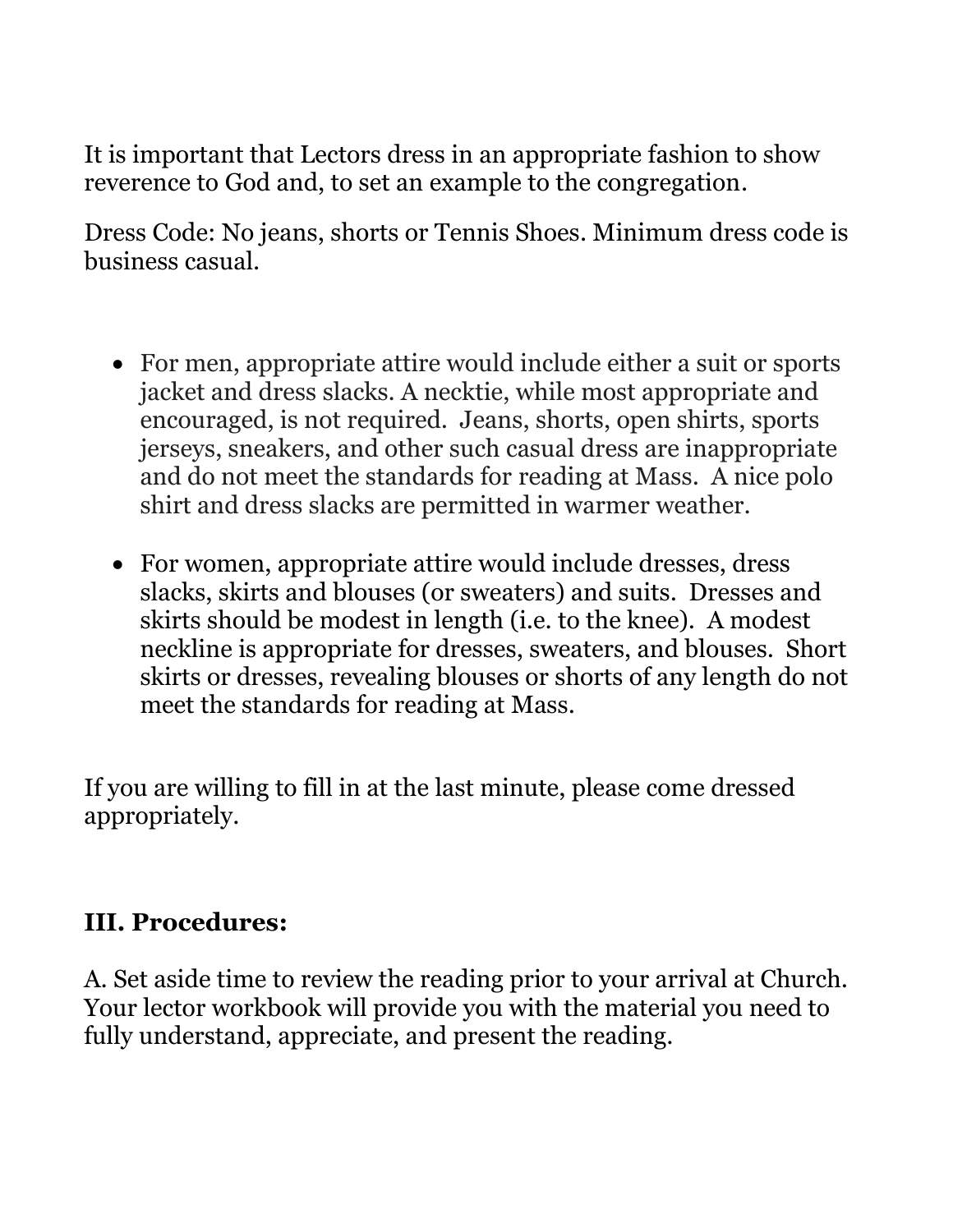B. Before Mass, verify that the Lectionary is on the ambo opened to the first reading. Familiarize yourself with the Prayer of the Faithful if necessary.

C. The Presider will usually assemble the ministers for the Mass for a brief prayer. After the prayer, line up directly behind the altar servers for the procession. Obtain a hymnal from the pews so you may sing during the procession. Process in with the other lector. When you reach the sanctuary steps, genuflect and then move to your pew. If you are physically unable to genuflect, you may bow from the waist, but both priests desire genuflection when at all possible.

D. **At a Mass where there is no Deacon**, Lector 1 will carry the Book of the Gospels. Lector 2 will walk behind him/her at the processional. The Book of the Gospels is a visible symbol of God's Word and should always be treated with reverence. It is held with both hands (front forward), about head high. When the lector reaches the altar steps, he or she does not genuflect or bow but carries the Book up the steps and places it on the altar and then proceeds to his/her seat.

F. When the Presider completes the opening prayer and is seated, Lector 1 proceeds to the ambo to proclaim the first reading, pausing first to bow to the altar. (Fr. Linsky suggests that the bow be somewhere between a head nod and a full from the waist bow.) When finished, he/she places the ribbon at the correct place for the second reading. Lector 1 then returns to his/her seat.

G. At the end of the responsorial psalm, Lector 2 will proceed to the ambo for the second reading, again pausing to bow to the altar. Upon completion of the second reading, he/she places the Lectionary on the shelf below and returns to his/her seat.

H. The readings should be proclaimed slowly and clearly. Announce the Scripture reading simply as it is stated in the reading, i.e. "A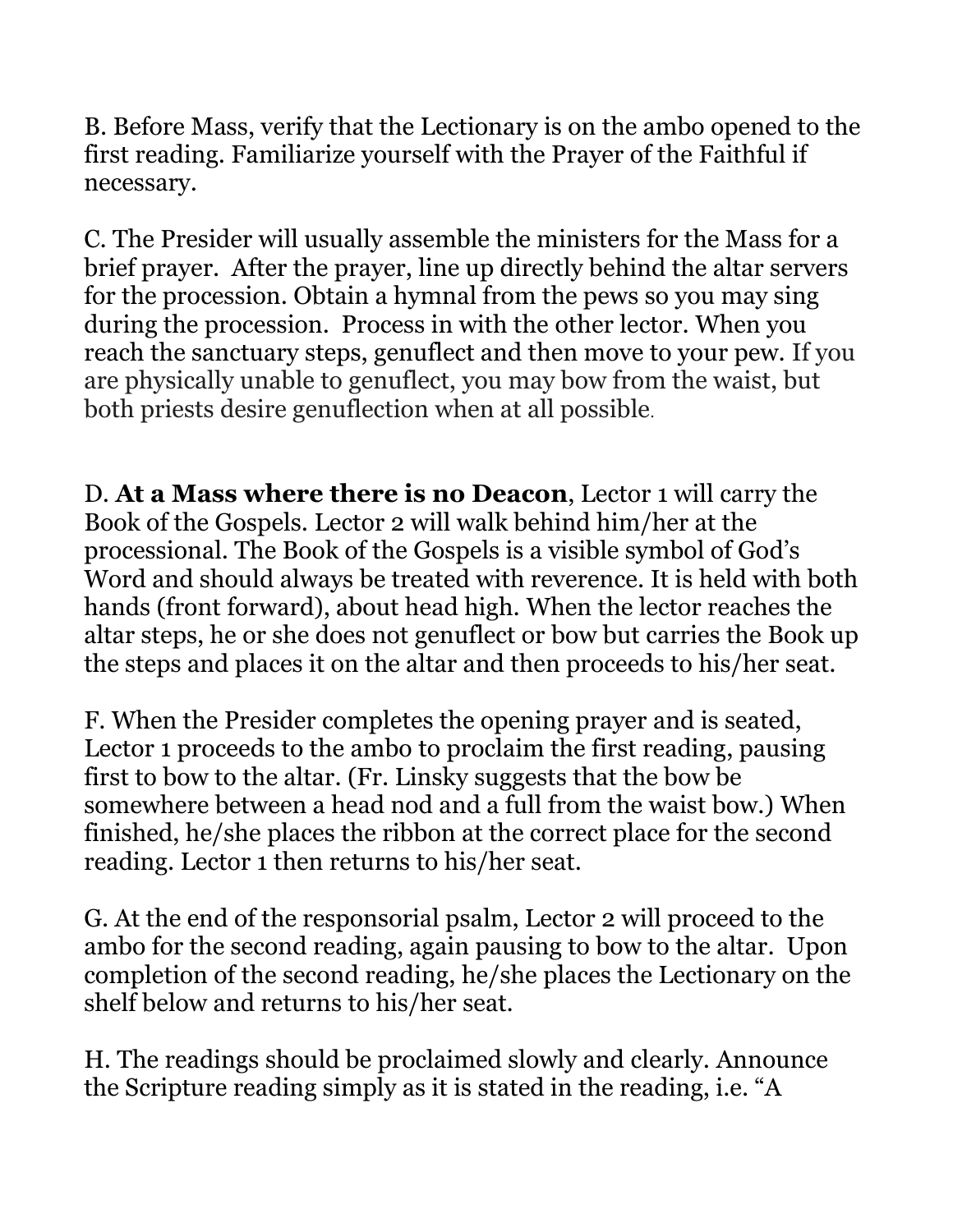reading from the Prophet Isaiah," etc. Do not add anything like "the first reading is …" At the conclusion of the readings, pause slightly before saying, "The Word of the Lord." Again, no other words are added.

I. **At a Mass where there is no Deacon**, toward the end of the Creed, Lector 2 proceeds to the Ambo for the Prayer of the Faithful. (Lector 2 should be at the ambo slightly before the end of the Creed.) After the Presider concludes the introduction, clearly and slowly read each petition. Upon completion of the intercessions, the lector remains standing at the Ambo until the Presider completes the concluding prayer. When the Presider is finished, the lector may return to his/her pew. When a Deacon is present, Lector 2 will have no additional duties. When lectors are finished with their readings, they may choose to sit with family members if they prefer.

J. Please stay in your place until the final hymn is completed. It would also be good to give some minutes to prayer of thanksgiving after Mass, again remembering that you are setting an example for all parishioners.

\_\_\_\_\_\_\_\_\_\_\_

Thank you for volunteering to serve the parish in this way. The ministry of Lector is one of the most visible roles of service at liturgy. We appreciate all of you who are willing to take this ministry seriously. Thank you again for taking the time to serve your fellow parishioners.

These guidelines have been prepared as an aid to assist all ministers perform their roles in a prayerful, reverent, and consistent way. These guidelines are not intended to represent an exhaustive list. Questions about any aspect of serving as Lector should be directed to the Pastor, Pastoral Staff or ministry head for clarification.